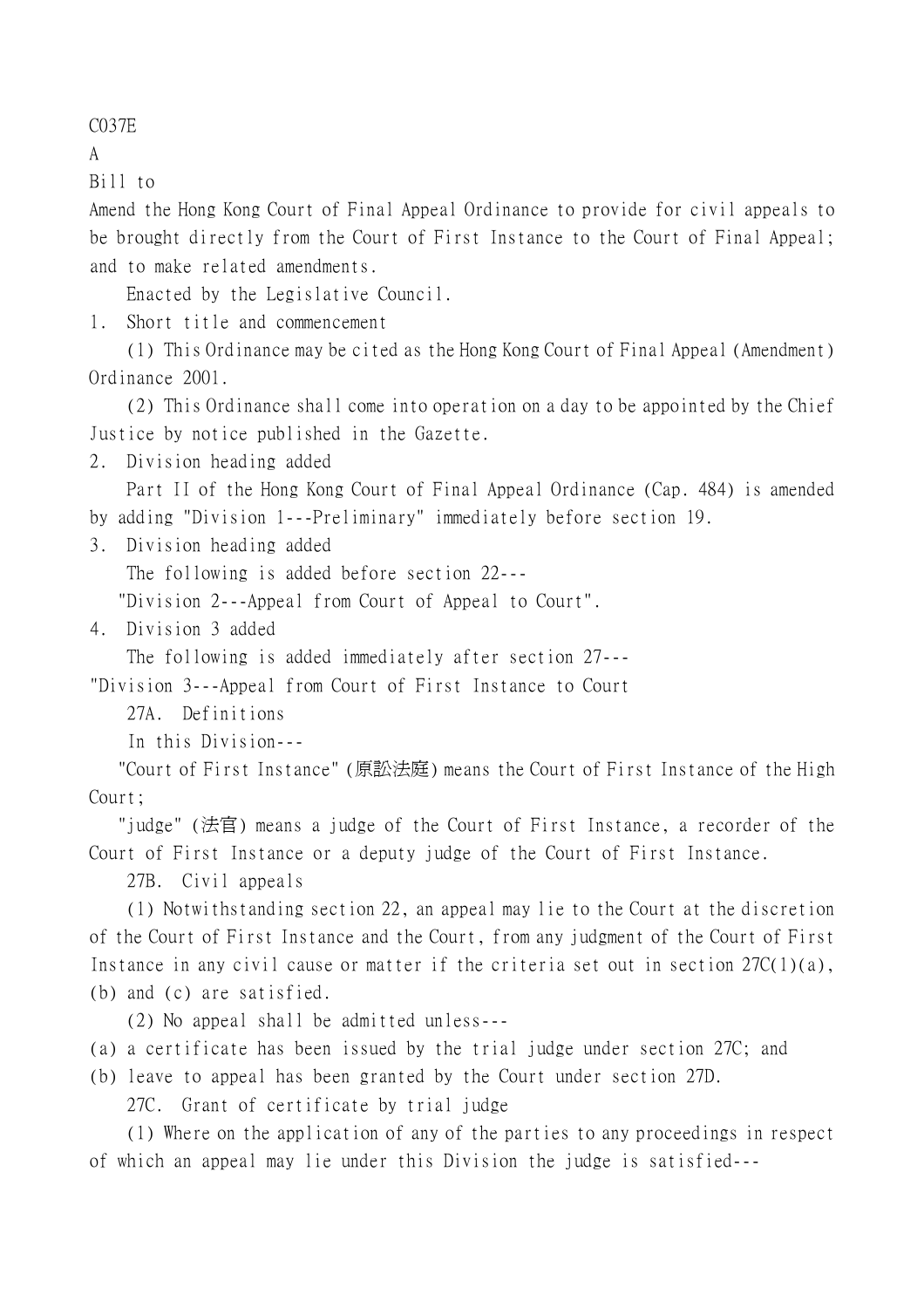(a) that the relevant conditions are fulfilled in relation to his decision in those proceedings; and

(b) that a sufficient case for an appeal to the Court has been made out to justify an application for leave to bring such an appeal; and

(c) that all the parties to the proceedings consent to the grant of a certificate under this section,

the judge, subject to the provisions of this Division, may grant a certificate to that effect.

(2) For the purposes of subsection  $(1)(a)$ , the relevant conditions, in relation to a decision of the judge in any proceedings, are that a point of law of great general or public importance is involved in that decision and that that point of law--- (a) relates wholly or mainly to the construction of an Ordinance or subsidiary legislation, and has been fully argued in the proceedings and fully considered in the judgment of the judge in the proceedings; or

(b) is one in respect of which the judge is bound by a decision of the Court of Appeal or the Court in previous proceedings, and was fully considered in the judgments given by the Court of Appeal or the Court (as the case may be) in those previous proceedings.

(3) For the avoidance of doubt, subsection (2)(b) applies to and in relation to a decision that involves a point of law relating wholly or mainly to the construction of the Basic Law as it applies to any other decision.

(4) An application for a certificate under this section shall be made to the judge immediately after he gives judgment in the proceedings.

(5) Notwithstanding subsection (4), the judge may in any particular case entertain any such application made at any time before the end of the following period---

(a) 14 days beginning with the date on which the judgment is given; or

(b) such other period as may be prescribed by rules of court.

(6) No appeal shall lie against the grant or refusal of a certificate under this section.

27D. Leave to appeal

(1) Where in any proceedings the judge grants a certificate under section 27C, any of the parties to the proceedings may make an application to the Court for leave to appeal by way of a notice of motion at any time within---

(a) 28 days from the date on which that certificate is granted; or

(b) such extended time as in any particular case the Court may allow.

(2) Subject to subsection (4), if on an application made under this section it appears to the Court to be expedient to do so, the Court may grant leave for an appeal to be brought directly to the Court; and where leave is granted under this section---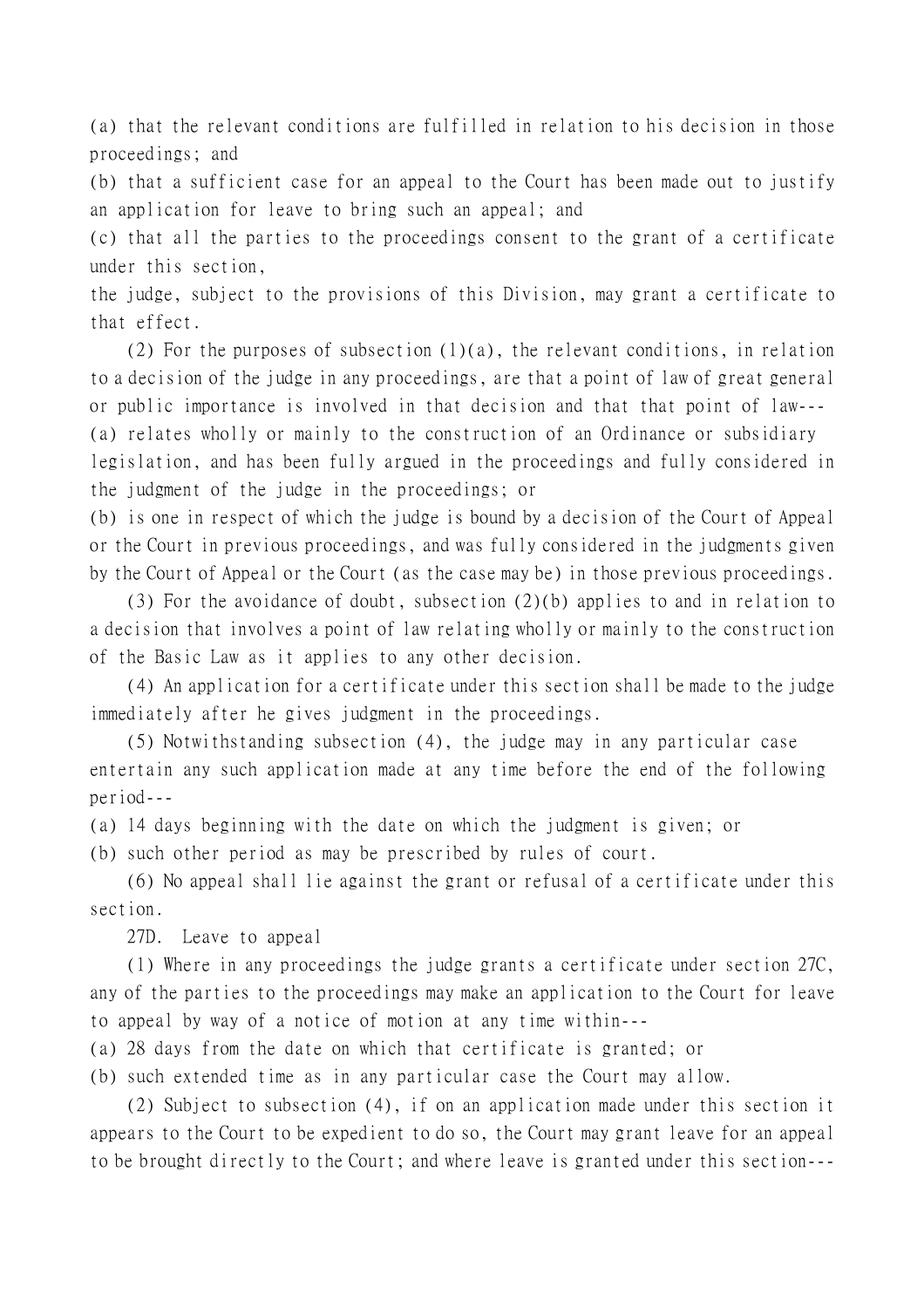(a) no appeal from the decision of the judge to which the certificate relates shall lie to the Court of Appeal, but

(b) an appeal shall lie from that decision to the Court.

(3) Applications under this section shall be determined by the Appeal Committee, with or without a hearing.

(4) Without prejudice to subsection (2), no appeal shall lie to the Court of Appeal from a decision of the judge in respect of which a certificate is granted under section 27C until---

(a) the time within which an application can be made under this section has expired; and

(b) where such an application is made, that application has been determined.

27E. Leave to appeal subject to conditions

(1) Leave to appeal granted under section 27D(2) may be granted subject to such conditions as the Court considers necessary.

(2) Section 25(2), (3), (4) and (6), with the necessary modifications, shall apply in relation to the grant of leave under this section as it applies to the grant of leave under that section.

(3) Section 26 shall apply in relation to a judgment appealed from and grant of leave to appeal under this Division as it applies in relation to a judgment appealed from and grant of leave to appeal under Division 2.

(4) Section 27 shall apply in relation to an application for final leave to appeal to the Court under this Division as it applies in relation to an application for final leave to appeal to the Court of Appeal or to the Court under Division 2.

27F. Cases excluded from section 27B(1)

(1) No appeal shall lie under section 27B(1) in respect of a decision of the judge in any proceedings where by virtue of any enactment, apart from the provisions of this Division, no appeal would lie from that decision to the Court of Appeal, with or without the leave of the judge or of the Court of Appeal.

(2) No appeal shall lie under section 27B(1) in respect of a decision of the judge where by virtue of any enactment, apart from the provisions of this Division, no appeal would (with or without the leave of the Court of Appeal or of the Court) lie from any decision of the Court of Appeal on an appeal from the decision of the judge.

(3) Where by virtue of any enactment, apart from the provisions of this Division, no appeal would lie to the Court of Appeal from the decision of the judge except with the leave of the judge or of the Court of Appeal, no appeal shall lie under section 27B(1) in respect of that decision unless it appears to the judge that apart from the provisions of this Division it would be a proper case for granting such leave.

(4) No appeal shall lie under section 27B(1) where the decision of the judge,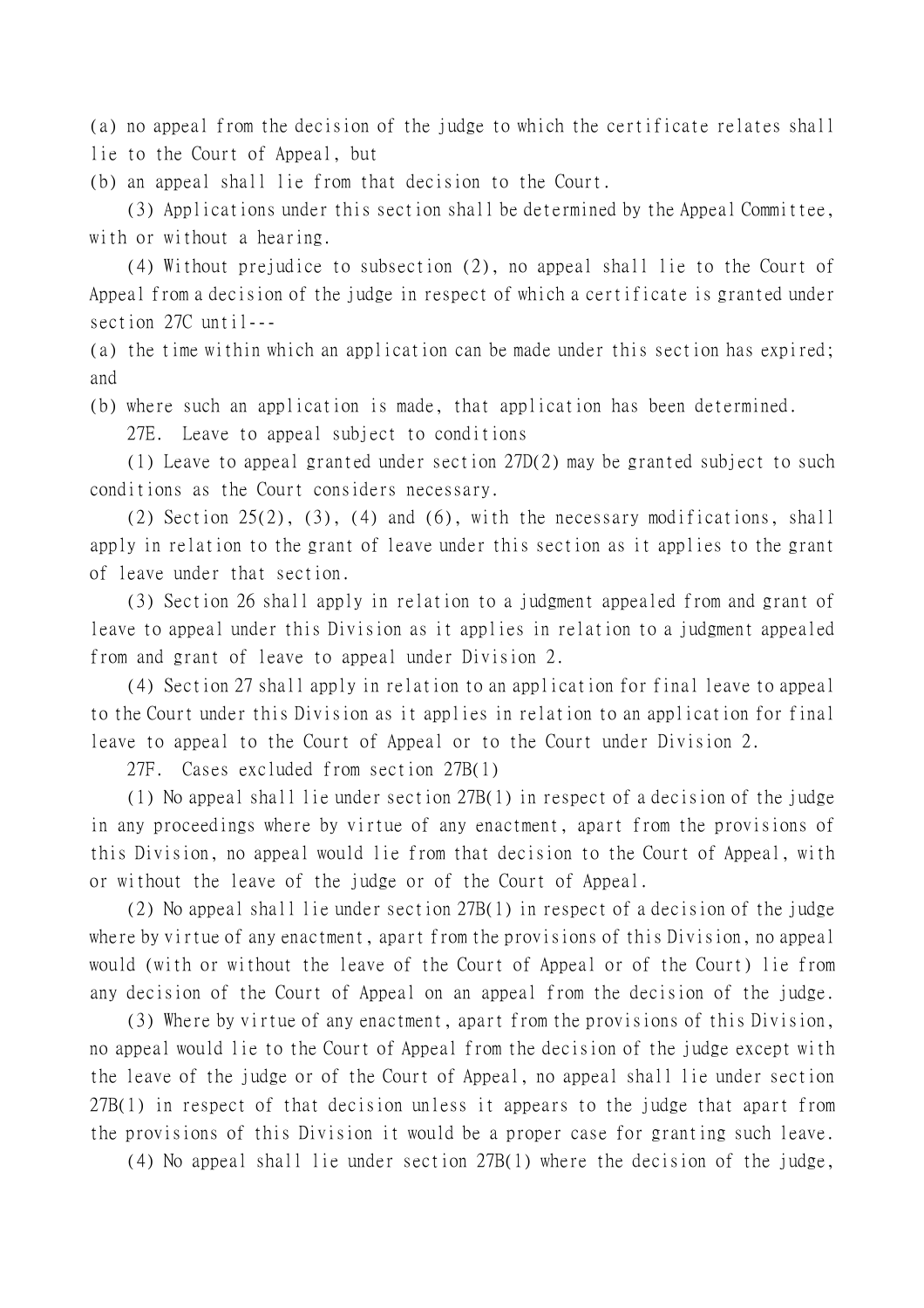or any order made by him in pursuance of that decision, is made in the exercise of jurisdiction to punish for contempt of court.".

5. Transitional

The amendments made under section 4 of this amending Ordinance do not apply to any judgment of the Court of First Instance given before the commencement of this amending Ordinance.

Consequential Amendments

High Court Ordinance

6. Appeal in civil matters

Section 14(3) of the High Court Ordinance (Cap. 4) is amended by adding---

 "(eb) from a decision of the Court of First Instance in respect of which a certificate is granted under section 27C of the Hong Kong Court of Final Appeal Ordinance (Cap. 484) and leave to appeal is granted under section 27D of that Ordinance in any proceedings;".

Hong Kong Court of Final Appeal Rules

7. Interpretation

Rule 2(2) of the Hong Kong Court of Final Appeal Rules (Cap. 484

sub. leg.) is amended by adding ", 27D" after "section 24".

8. Filing

Rule 5(1)(c) is amended by adding "27C or" after "section".

Explanatory Memorandum

This Bill amends the Hong Kong Court of Final Appeal Ordinance (Cap. 484) ("the principal Ordinance") to provide for an appeal mechanism, commonly known as the "leapfrog appeal", whereby civil appeals may be brought directly from the Court of First Instance to the Court of Final Appeal.

2. Clauses 2 and 3 divide Part II of the principal Ordinance into 2 Divisions.

3. Clause 4 adds new Division 3 to Part II of the principal Ordinance to---

(a) allow civil appeals to be brought from the Court of First Instance to the Court of Final Appeal at the discretion of the Court of First Instance and the Court of Final Appeal (new section 27B);

(b) specify the criteria and conditions for the grant of a certificate by the trial judge before a party to the proceedings may apply to the Court of Final Appeal for leave to appeal (new section 27C);

(c) provide for the procedures and time limit regarding applications to the Court of Final Appeal for leave to appeal (new section 27D) and for the imposition of conditions where leave is granted (new section 27E).

4. Clause 5 specifies that the appeal mechanism does not apply to judgments of the Court of First Instance given before the commencement of the Bill.